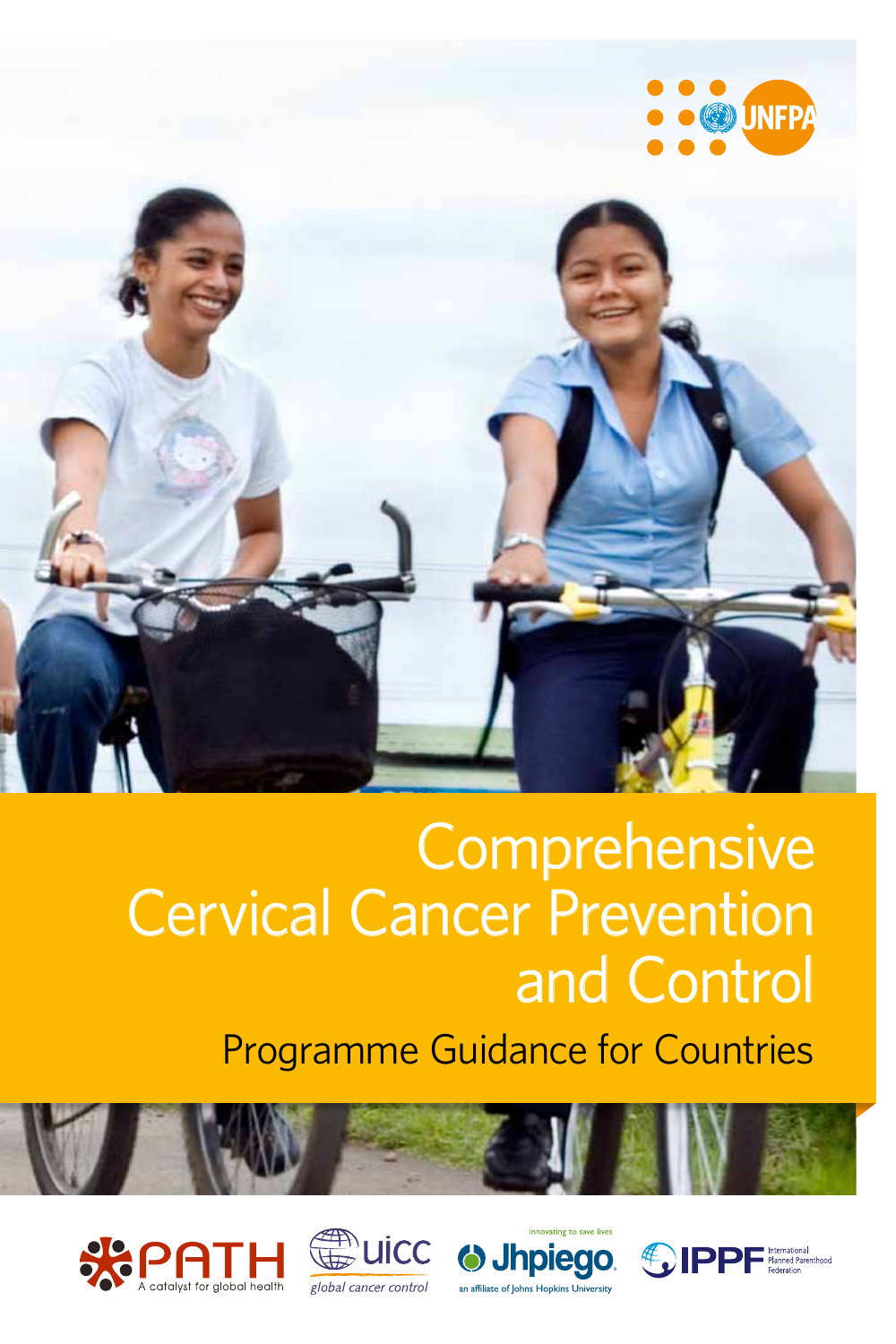Design, layout & production by Phoenix Design Aid A/S, Denmark. www.phoenixdesignaid.dk ISO 14001/ISO 9000 certified and approved  $CO_2$  neutral company. Printed on environmentally friendly paper (without chlorine) with vegetable-based inks. The printed matter is recyclable.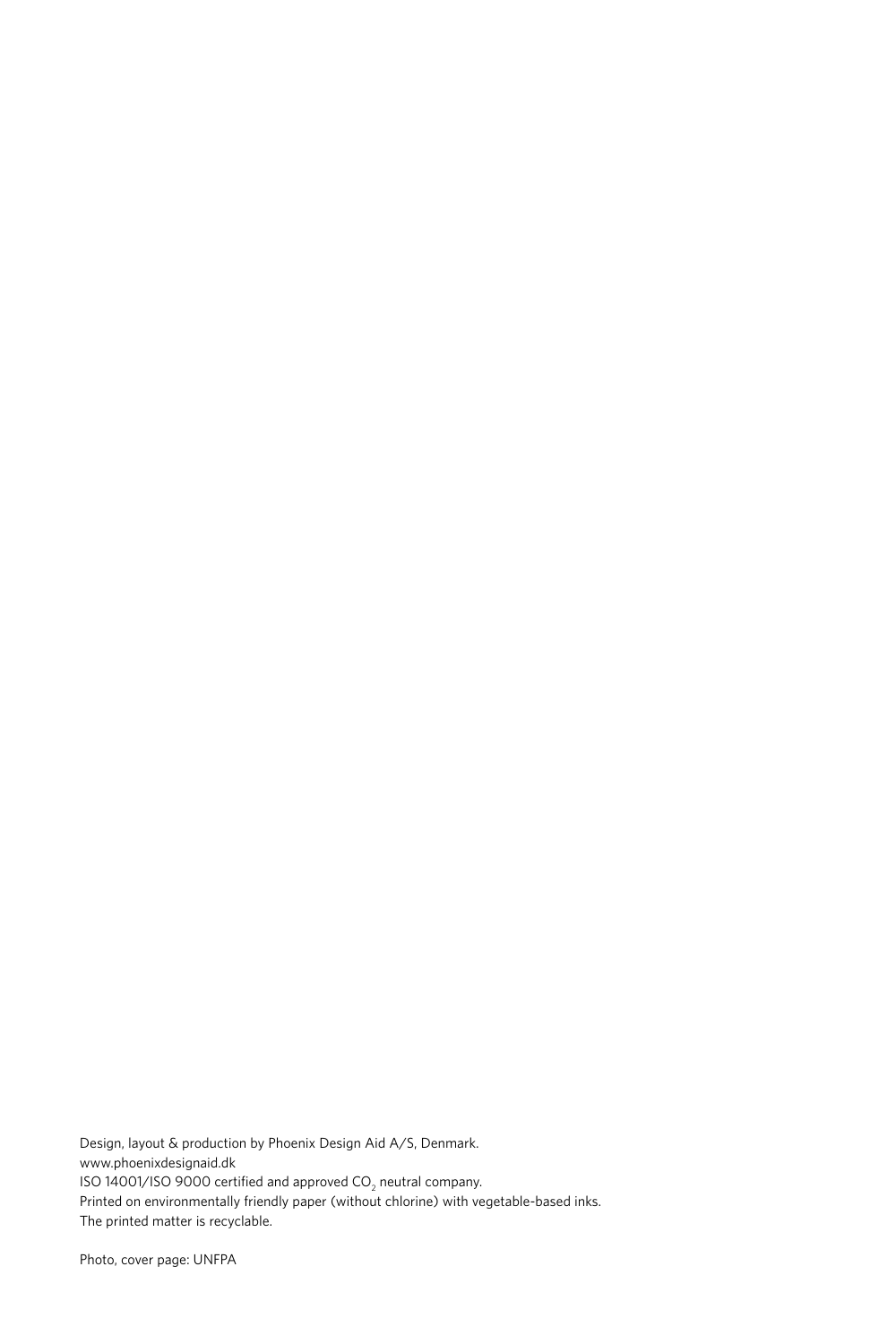

# **Comprehensive** Cervical Cancer Prevention and Control

Programme Guidance for Countries

February 2011







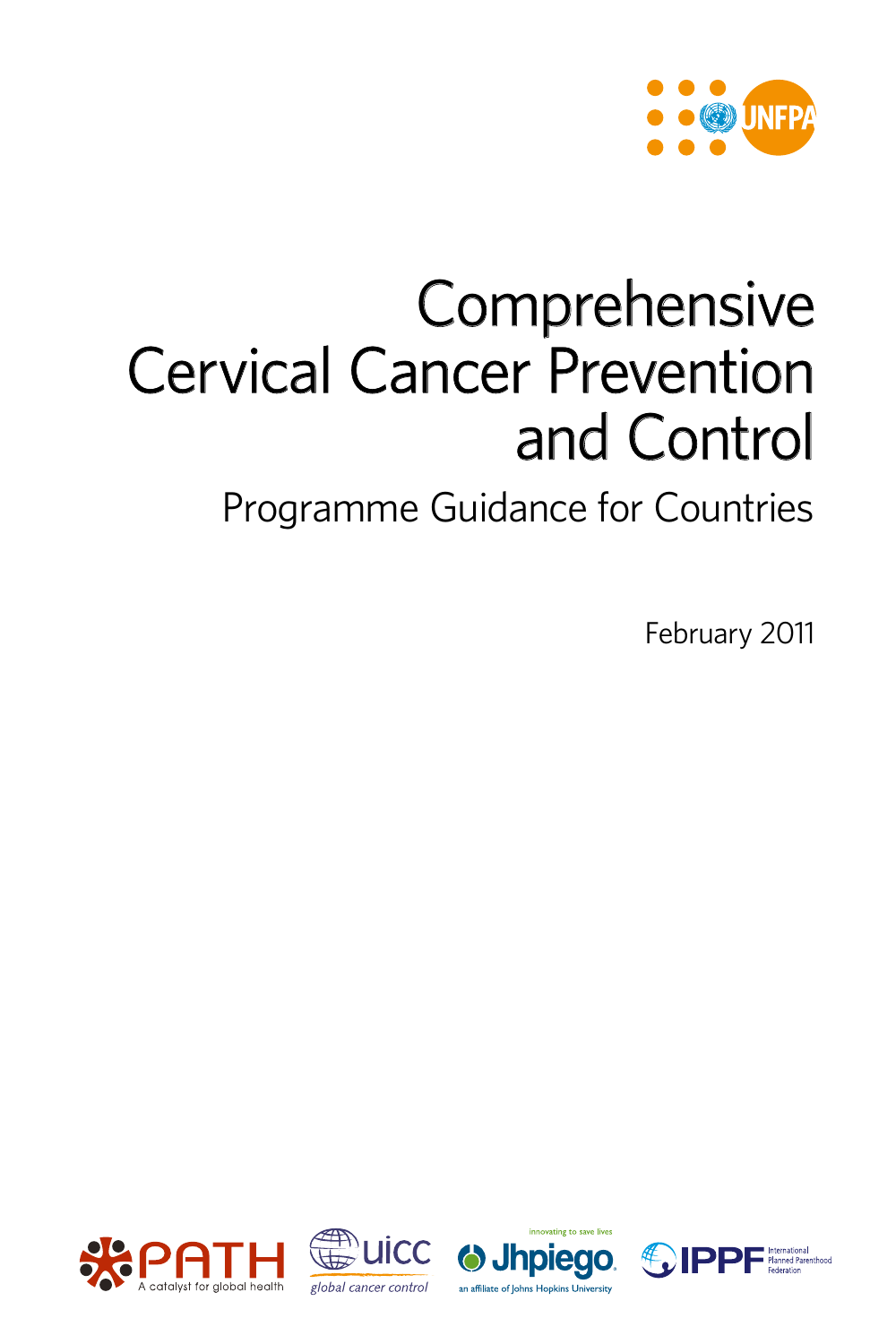## **Table of Contents**

| Introduction and Purpose of Guidance                                               | 5   |
|------------------------------------------------------------------------------------|-----|
| Guidance for National Strategies and Programming<br>for Cervical Cancer Prevention | 6   |
| Integration of HPV Vaccine Delivery into Health Systems                            | 11  |
| Advocacy and Community Mobilization                                                | 14  |
| Annex 1: Methods of screening for cervical cancer                                  | 16  |
| Annex 2: Advocacy and communication messaging<br>for different target audiences    | 17  |
| Annex 3: Acknowledgements                                                          | 18. |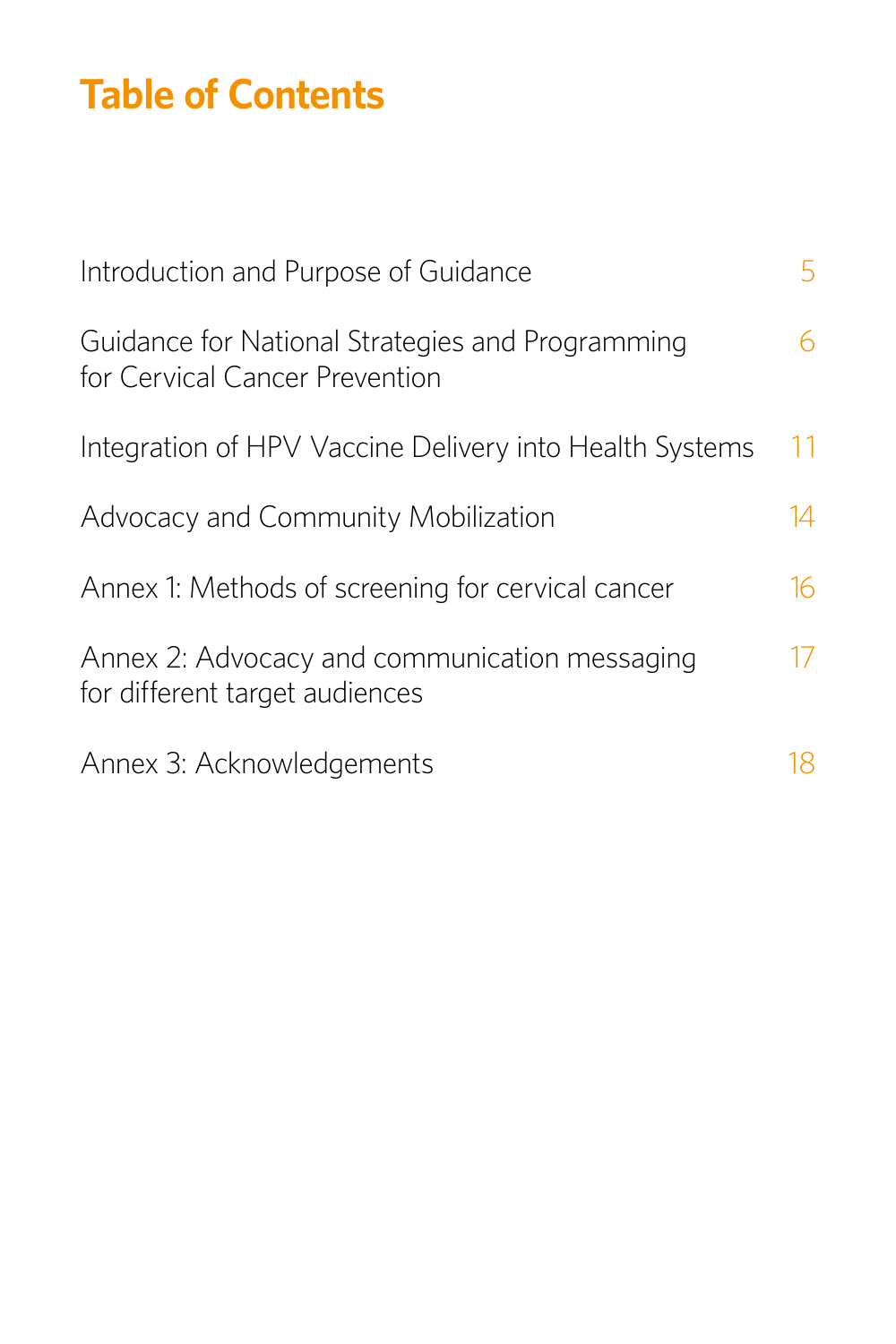## **Introduction and Purpose of Guidance**

Cervical cancer, caused by sexually-acquired infection with human papillomavirus (HPV), continues to be a public health problem worldwide as it claims the lives of more than 270,000 women every year. In high-income countries early diagnosis and treatment of precancerous lesions has led to a significant reduction in the burden of disease. Because of poor access to high quality screening and treatment services the majority of cervical cancer deaths (85%) occur in women living in low- and middle-income countries. The difference in cervical cancer incidence between developing countries and high-income countries is likely to become more pronounced when infection with common oncogenic HPV types is prevented by vaccinating a high proportion of adolescent girls.

Vaccinating girls and women before sexual debut, and therefore before exposure to HPV infection, provides an excellent opportunity to decrease the incidence of cervical cancer over time. As these vaccines protect against HPV types responsible for about 70% of cervical cancers, there will be a continued need to screen women who have been vaccinated as well as those who have not been vaccinated. Therefore, a comprehensive approach to cervical cancer prevention and control should involve vaccinating girls and women before sexual debut, and screening women for precancerous lesions and treatment before progression to invasive disease.

Screening for precancerous lesions can be done in several ways including, cervical cytology (Pap tests), visual inspection of the cervix with acetic acid [VIA] or testing for HPV DNA. Each of these methods has specific advantages, disadvantages and health systems requirements that countries should consider when planning screening programmes (See Annex 1). Demonstration projects on both vaccination and screening-and-treatment programmes in low- and middle-income countries have shown tremendous promise, but weaknesses in their health systems highlight challenges with scale-up of these efforts. Therefore, sustained success of high quality prevention programmes will require not only using evidence-based, cost-effective approaches but also strengthening of national health systems.

Taking into consideration the public health importance of cervical cancer and the challenges and opportunities presented by rapidly developing technologies, United Nations Population Fund (UNFPA) decided to develop programme guidance for UNFPA Country Offices and programme managers in Ministries of Health and partner agencies when developing or updating their cervical cancer prevention and control programmes. Programme managers from Ministries of Health and UNFPA Country Offices of seventeen countries with substantial experience in cervical cancer prevention and control, and technical experts from seven partner agencies (the GAVI Alliance, IPPF [International Planned Parenthood Federation], Jhpiego, PAHO [Pan American Health Organization], PATH, UICC [Union for International Cancer Control] and WHO [World Health Organization]) who play a prominent role in developing and introducing new technologies and innovative cervical cancer prevention programmes, convened in December 2010 in New York to share information and experience and develop programme guidance based on lessons learned. This document is the product of this collaborative effort.**<sup>1</sup>**

**<sup>1</sup>** Full list of participants can be found in Annex 3.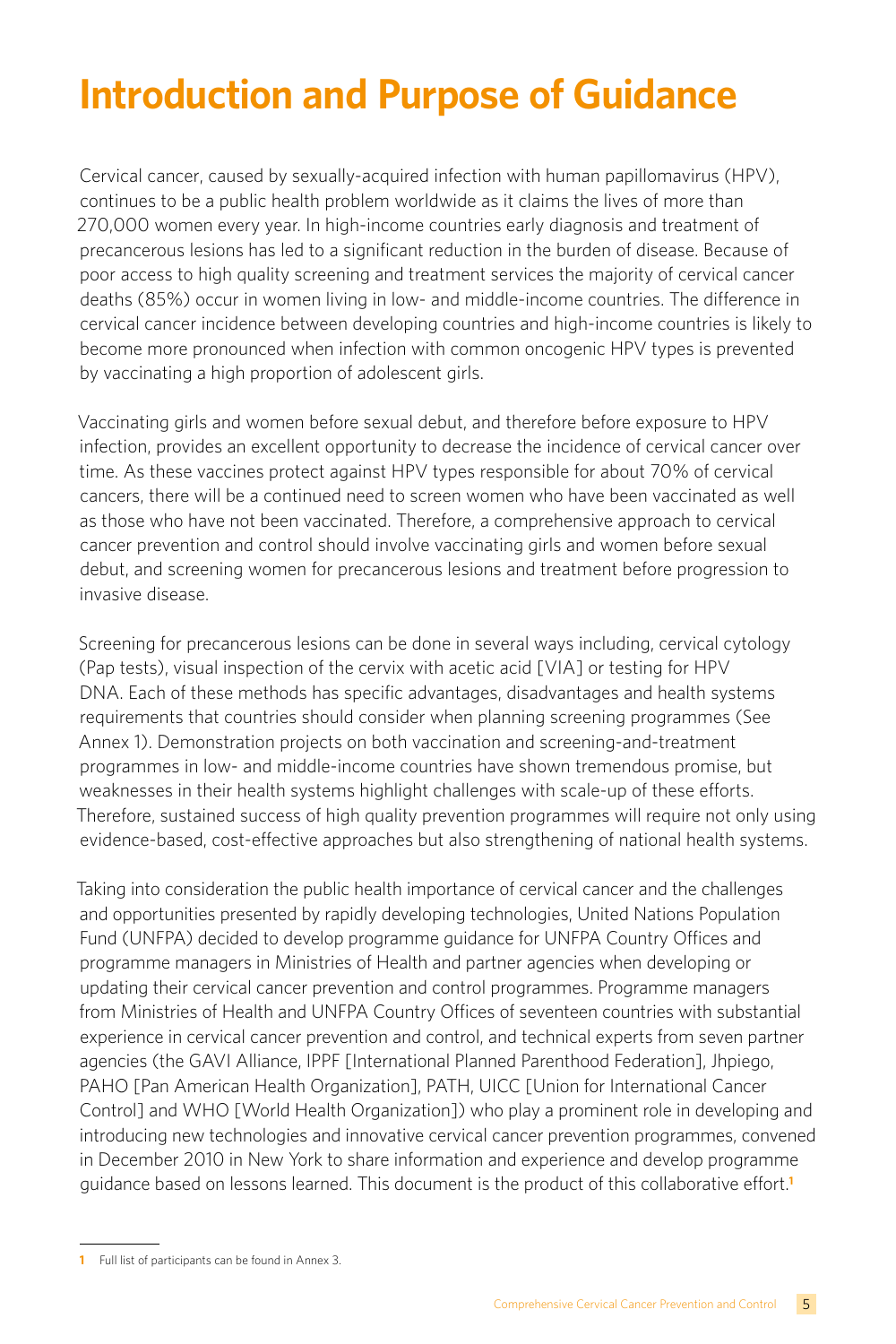## **Guidance for National Strategies and Programming for Cervical Cancer Prevention**

National strategies to address cervical cancer prevention and control should be a part of a comprehensive approach that includes prevention with HPV vaccination for young girls, screening and treatment for women diagnosed with precancerous lesions, and treatment and palliative care for women with invasive cervical cancer. In order to have an impact on cervical cancer mortality these programmes must have universal coverage of the targeted population and financing for long-term sustainability. Programme planning and implementation should specifically consider characteristics of the national health system to avoid duplication of efforts or developing disease-specific, vertical programmes.

### **Leadership and governance**

The following are key recommendations for governments and their development partners when considering a strategic plan for cervical cancer prevention and control:

- A national normative framework should be developed to ensure equitable access for all women to quality services currently available or planned for cervical cancer prevention, as well as those that will become available from technological advancements. Norms or standards should be developed as the first enabling step for making preventative services available for all women.
- **•** Ministries of Health should lead efforts regarding cervical prevention and control programmes as part of national reproductive health programmes.
- Ministries should create a multi-disciplinary committee or task force on cervical cancer to coordinate all activities and utilization of resources within the country. This task force should involve and engage with all key stakeholders and decision-makers, including:
	- ° Donor agencies and international organizations
	- ° Civil society organizations
	- ° Academic institutions
	- ° Scientific societies
	- ° Non-health sector government agencies
	- ° Non-Governmental Organizations (NGOs), particularly those addressing women's health and sexual and reproductive health issues
	- Private sector partners
- Cervical cancer prevention and control efforts led by Ministries of Health should utilize existing programmes in non-health Ministries in order to leverage resources. Engagement with private sector partners and NGOs to support cervical cancer prevention, for example through encouraging corporate social responsibility or subsidizing commodities and services is recommended.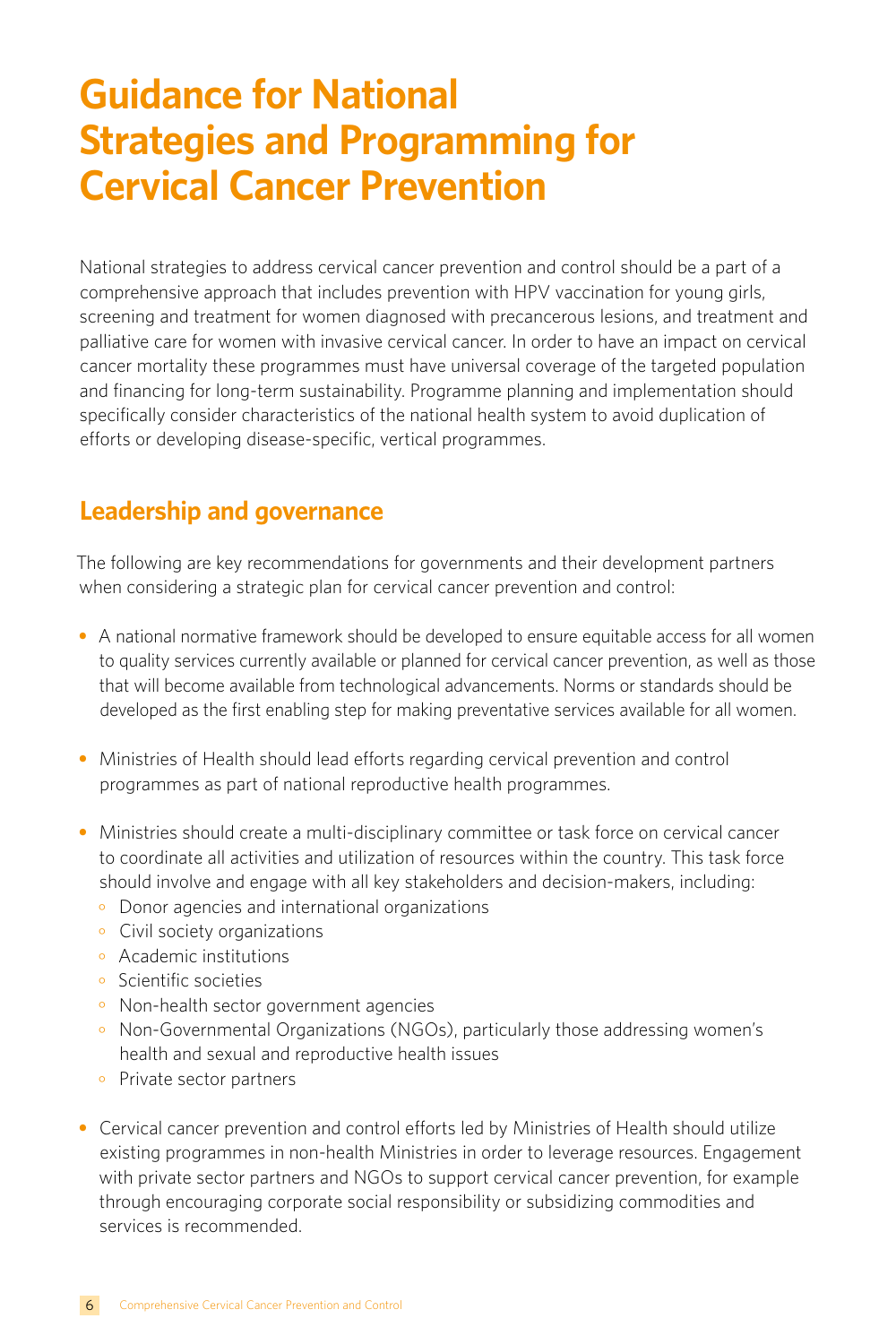- **•** Cervical cancer prevention and control programmes should be designed to target and ensure accessibility to all women of the target age, especially those in marginalized groups (e.g. in lower quintiles of socioeconomic categories, in remote areas, etc.) in order to have any substantial impact on decreasing cervical cancer and related morbidity and mortality.
- **•** Governments must allocate sufficient resources within national budgets and have appropriate guidelines and service standards before starting and scaling-up prevention and control programmes. Initiating programmes with external donations should only be accepted if Ministries of Health have the capacity to sustain programmes after donor funding has been exhausted. Long-term planning of the key elements should include:
	- ° Human resources management and training
	- ° Procurement and maintenance of commodities
	- ° Quality control measures
	- Information and registry systems
	- ° Monitoring, evaluation and follow-up systems
	- ° Advocacy and informational materials
	- ° Opportunities for palliative care for advanced cancer
- **•** Governments should take a health systems approach when initiating and scaling-up comprehensive cervical cancer prevention and control programmes to avoid establishing stand-alone, disease-specific initiatives and to ensure long-term sustainability. When planning prevention programmes, it is important to recognize that: (1) access to treatment of precancerous lesions is a necessary prerequisite for an effective cervical cancer screening programme; (2) screening and pre-cancer treatment should be part of a package of essential health services; (3) delivery of services should ideally be through primary health care services, or as close to the community-level as possible; and (4) there should be universal (or as close to universal) coverage of services.
- With Ministries of Health taking the lead, it is important for cervical cancer programmes to engage all levels of the health system while involving all non-health and private sector stakeholders as much as possible. This should take into consideration current health system structures, human resource capacity, funding mechanisms, health information systems, and access to health services. Decision-making at all levels should be evidence-based.

## **Financing**

- **•** Based on the current health financing mechanism of the country, a mix of public and private funding and out-of-pocket fees should cover the costs of prevention services. Irrespective of the funding mechanism, specific attention should be paid to ensure access to services for disadvantaged groups and subsidy of services, either partially or fully.
- **•** The principles and guidelines articulated in the WHO-UNICEF Joint Statement on Vaccine Donation**2** are applicable to other types of health products, equipment, and supplies necessary for cervical cancer prevention (such as screening tests). The minimum requirements for accepting donations include:

**<sup>2</sup>** http://whqlibdoc.who.int/hq/2010/WHO\_IVB\_10.09\_eng.pdf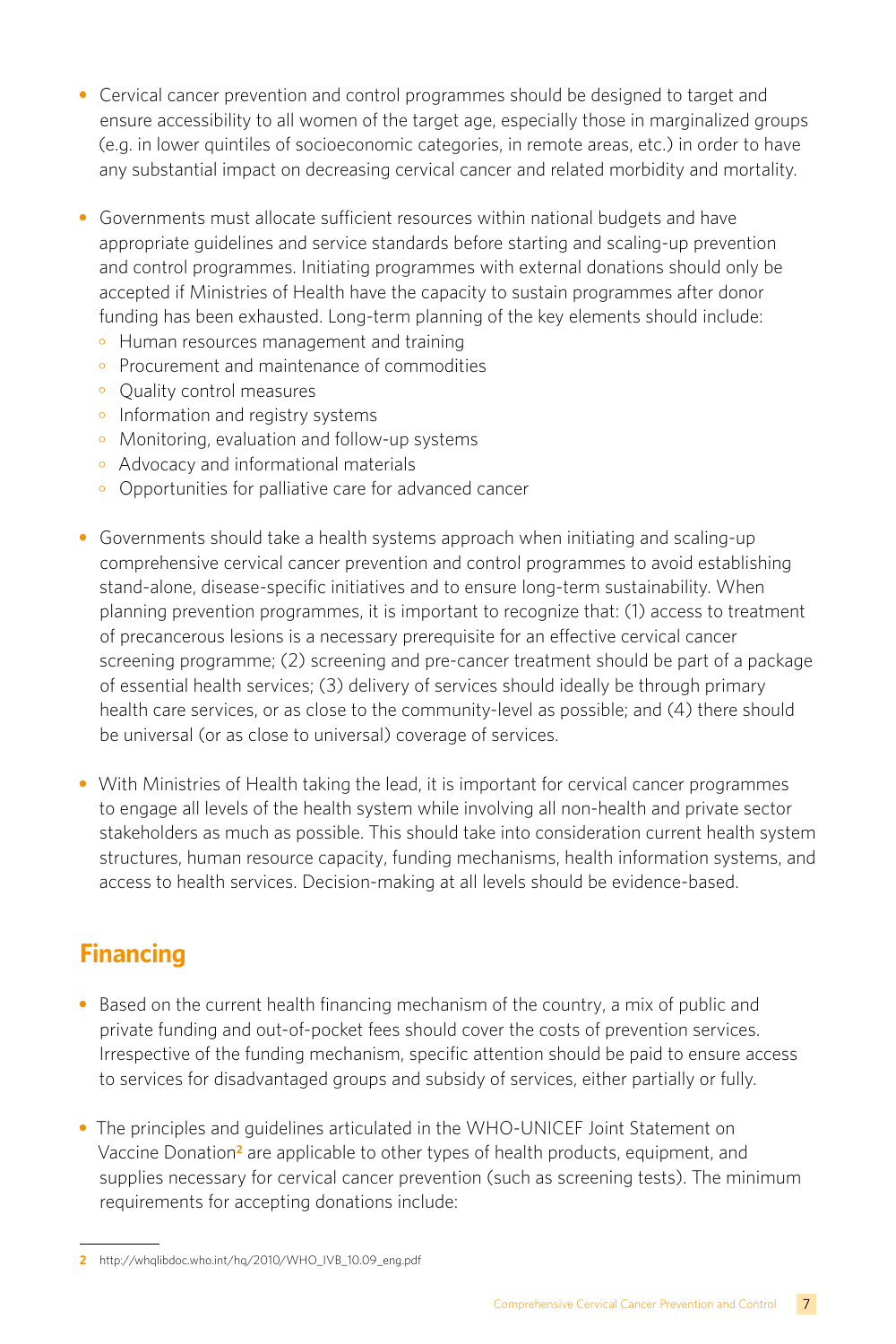- ° Suitability donations should be consistent with the goals, priorities and practices of screening and treatment programmes of the recipient country.
- ° Sustainability prior to the donation of materials/equipments, efforts should be initiated to ensure sustainable, continued use of materials and equipment beyond the period of donation.
- ° Informed decision-makers of national cervical cancer prevention programmes in the recipient country should be informed of all the donations.
- ° Supply any donated supplies should have a shelf life of at least 12 months from receipt of donation. All donated equipment should be fully functional and include all the necessary accessories and supplies for its operational use. In addition, training on the use, operation and maintenance of equipment should be arranged prior to or shortly after delivery of the donation.
- ° Licensed material and equipment should comply with existing regulatory and licensing requirements of the recipient country.
- Acceptance of donations of tests, kits and equipment for screening and treatment should take into account suitability of their use in existing infrastructure and human resource capacity of the recipient country.

## **Service delivery**

- Screening interventions should ideally be delivered through primary health care or as close to the community as possible. In countries where other vertical programmes for sexual and reproductive health, sexually transmitted infections (STI), oncology, and/or adolescent and youth services exist, cervical cancer prevention should be integrated into these services. Developing a new vertical programme specifically for cervical cancer prevention should be avoided.
- Services should be made accessible to disadvantaged women and maintain high levels of confidentiality and respect. Based on conditions of the country, specific region, or population being targeted innovative approaches to screening through self-sampling, service delivery through mobile clinics, or a combination of the two may be tested and utilized if proven effective.
- **•** When starting a cervical cancer prevention and control programme, cytology-based screening is not advisable, as sensitivity of this methodology is low and health systems requirements to ensure good quality and adequate coverage are high. If appropriate, a combination of different screening modalities followed by treatment may be used depending on the geographical area, infrastructure and human resource capacity in the country. It is essential that programme managers and decision-makers are well-informed to assess strengths and weaknesses of the different screening methods before their introduction and use.
- **•** Where substantial investments in cytology-based approaches for screening have already been made, assessments should be done to determine whether to continue strengthening these programmes or improve their quality and coverage through introduction of other screening methods (VIA or HPV DNA tests).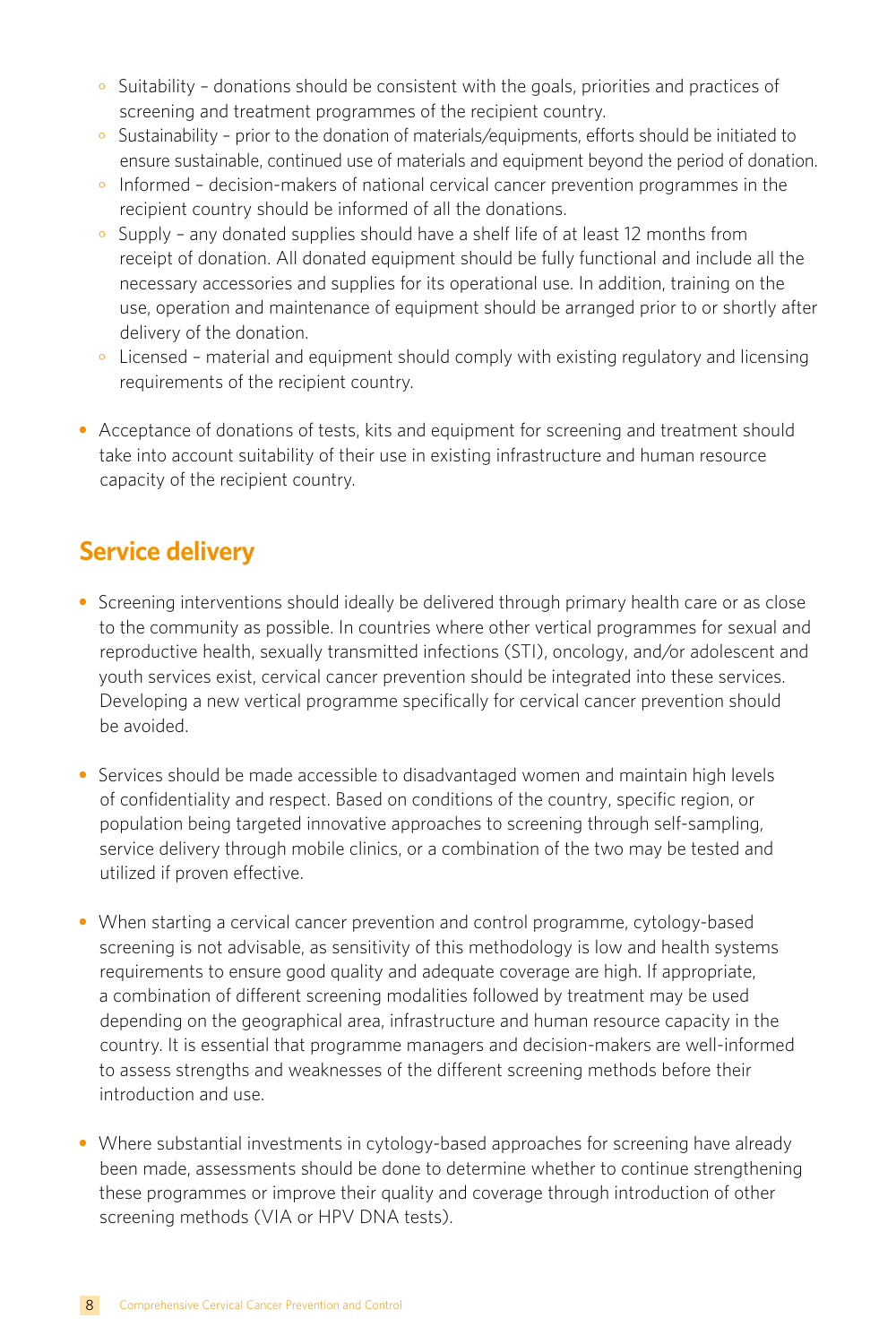- **•** Establishing screening programmes without effective follow-up to treat those with precancerous lesions will result in little or no impact on overall cervical cancer mortality rates. Therefore, regardless of which strategy is selected for screening programmes, special attention must be given to strengthening referral systems and having well defined links to higher levels of health care delivery for tracking women with positive screening results.
- The algorithm for programmes to treat women with precancerous lesions should be chosen based on the resources and health systems infrastructure in the country. A screen-andtreat approach with VIA followed by cryotherapy for treatment (by minimizing delay and the number of visits between screening and treatment) may be suitable for most lowresources settings. Screening with VIA can be provided at all levels of health care, including at the primary health care level. Linkages to services providing LEEP (Loop Electrosurgical Excision Procedure) or cold knife conization with or without colposcopy should be provided when cryotherapy is not indicated, based on the country quidelines.

### **Human Resource Management**

- **•** Human resources are one of the crucial elements when designing cervical cancer prevention and control programmes. Different methods for screening and treatment may have different human resource needs. When planning for human resource needs, programme managers should take into account:
	- ° Geographical distribution and availability of screening tests
	- ° Motivation of staff
	- ° Attrition of staff over time
	- ° Supervision, management and governance
	- ° Training for counseling and screening, treatment of precancerous lesions and invasive cancer, laboratory services, and maintenance of equipment
- Whenever possible, task shifting and task sharing should be encouraged to avoid human resource shortages, provide services as close to the community as possible, and minimize cost. For instance, evidence suggests that screen-and-treat programmes with VIA and cryotherapy can be optimized with task sharing, as they can be safely administered by trained mid-level providers as well as by physicians.

## **Technology and Equipment**

- **•** UNFPA, WHO and other partner agencies developing/updating standards for cervical cancer prevention and control should accelerate efforts and disseminate current guidance documents widely.
- Programmes in countries must consider proper management of procurement processes, storage and distribution of equipment, commodities and supplies, quality control, maintenance and transport mechanisms.
- Financing regarding procurement of commodities should take into consideration costs associated with maintenance of the purchased materials and equipment.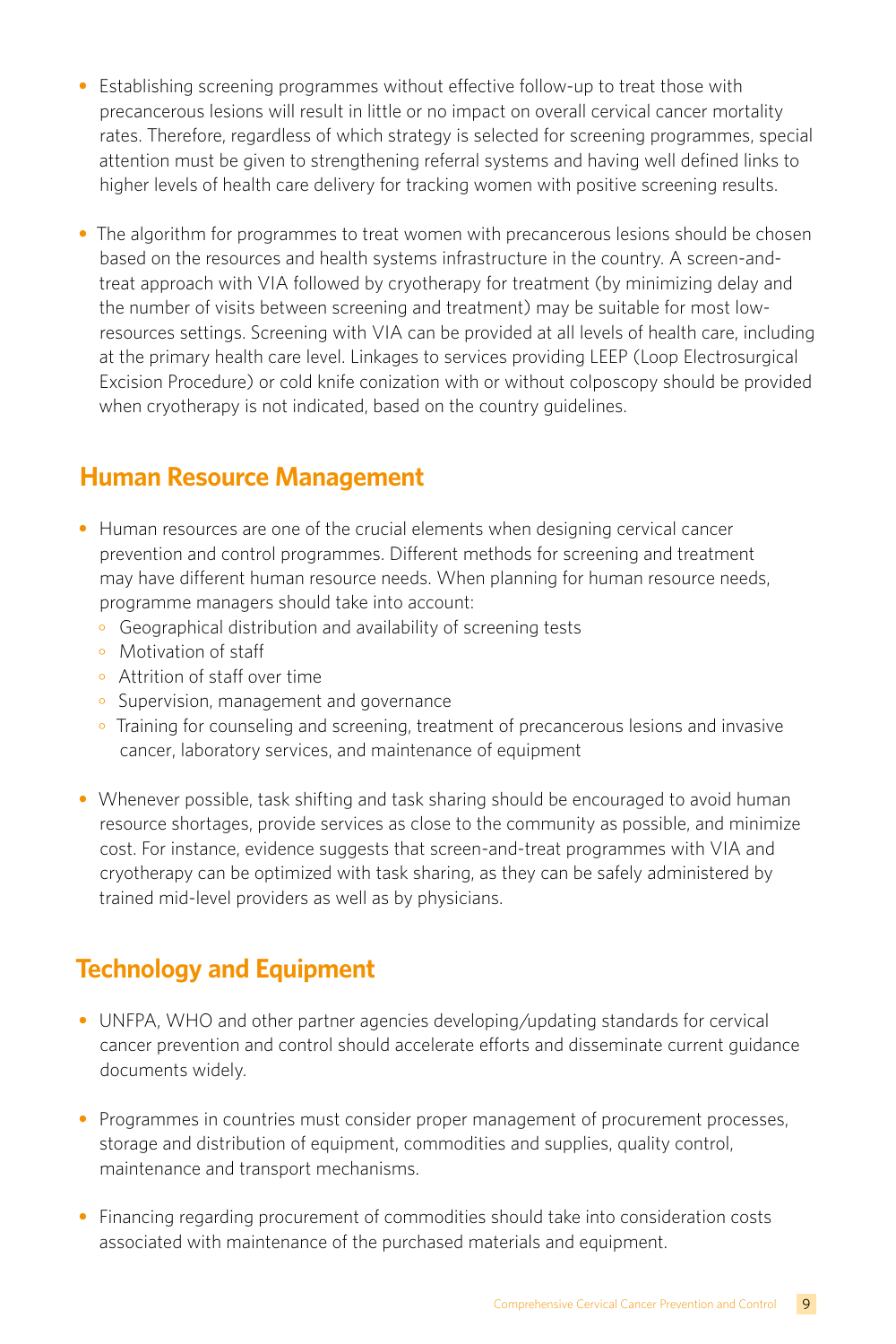## **Health Information Systems**

- Existing health information systems and registries should be strengthened to ensure effective data collection. Health information systems for cervical cancer should be able to monitor coverage of screening and adequate treatment using WHO indicators, and strengthen cancer registries to measure programme impact. Health information systems should also create or strengthen databases to track women with abnormal test results in need of treatment and those receiving care.
- **•** Quality and completeness of registered data must be ensured. Providers and managers responsible for handling data should be educated and trained to properly collect and manage data, as well as using it to guide decision-making to improve the quality of services.
- Whenever possible, operational research should be focused on filling gaps in information based on the needs of the country, and should generate data to guide decision-making.
- A vertical system of data collection only for cervical cancer programmes should be avoided.

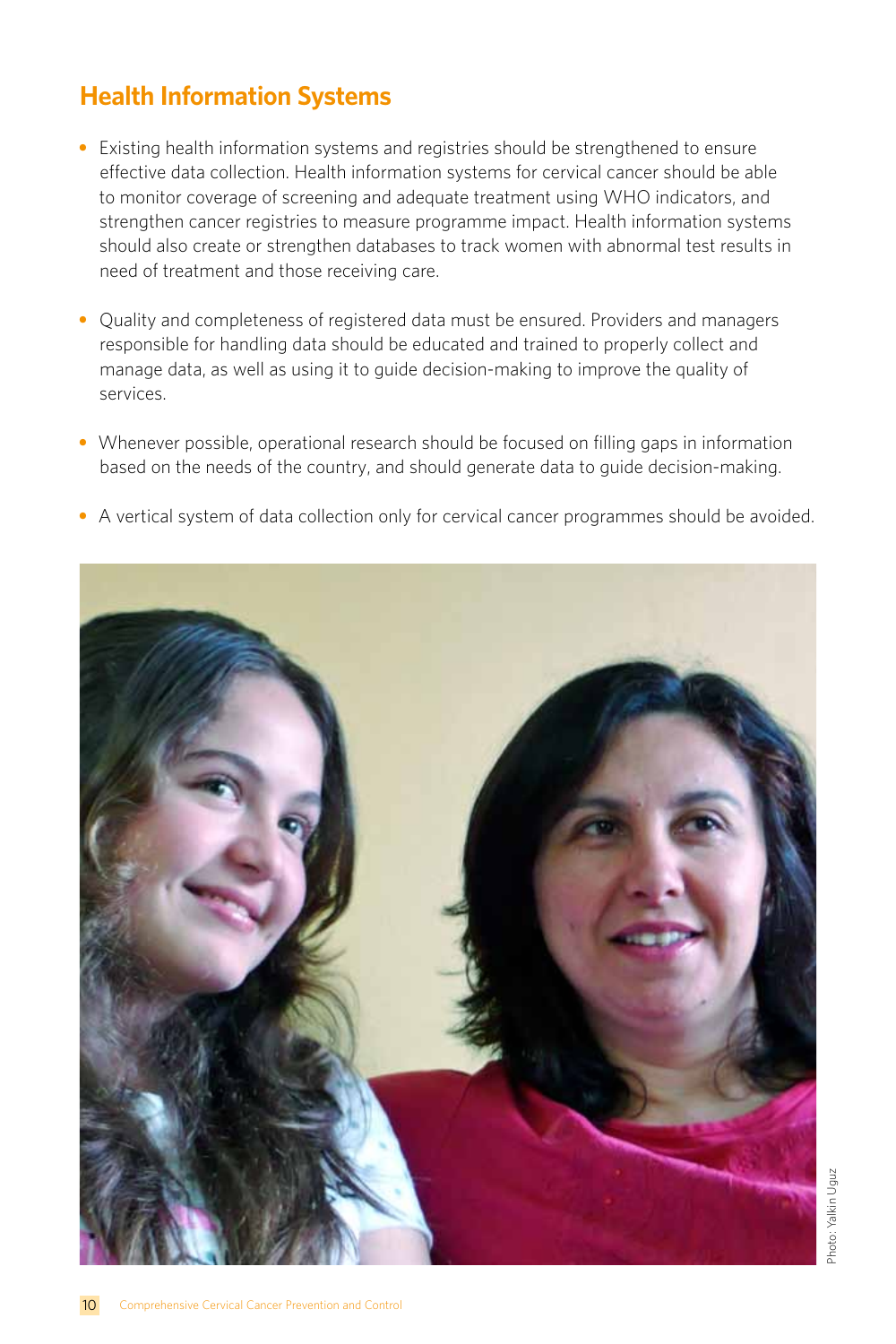## **Integration of HPV Vaccine Delivery into Health Systems**

The principles highlighted in the WHO position paper on HPV vaccines**3** recommend introduction of these vaccines into national immunization programmes when certain conditions are met. The following are general recommendations for introducing HPV vaccine at the country level:

### **Leadership and Governance**

- An introduction plan for HPV vaccination should be created. This plan should be reflected in the country's immunization programme comprehensive multi-year plan (cMYP) and should be part of comprehensive cervical cancer prevention and control strategy of the country.
- **•** Vaccination activities should be coordinated with other health packages and services for young people and information on the continued need for screening and early treatment of cervical cancer. Vaccination activities can also serve to disseminate information on screening and early treatment of women in older age groups who are not eligible for vaccination but are good candidates for screening and early treatment.

## **Financing**

- Financing HPV vaccines is currently one of the biggest obstacles in the implementation and scale-up of a vaccination programme. Therefore, negotiated price information by single countries or regions should be made public, in order for other countries and regions to leverage similar prices. Different mechanisms of price negotiations and financing may be used when planning a programme.
- Price negotiation and economies of scale may be achieved through competitive bidding or conjoint purchase mechanisms, such as the GAVI Alliance and the PAHO Revolving Fund.
- **•** Negotiating prices through "advanced market commitment" schemes could guarantee purchase over a prolonged period of time.
- **•** Initiating vaccination programmes with external donations should only be accepted if Ministries of Health have the capacity to sustain the programmes after donor funding has been exhausted. Other principles and guidelines on accepting donations are articulated in the WHO-UNICEF Joint Statement on Vaccine Donation.**<sup>4</sup>**

**<sup>3</sup>** http://www.who.int/wer/2009/wer8415.pdf

**<sup>4</sup>** http://whqlibdoc.who.int/hq/2010/WHO\_IVB\_10.09\_eng.pdf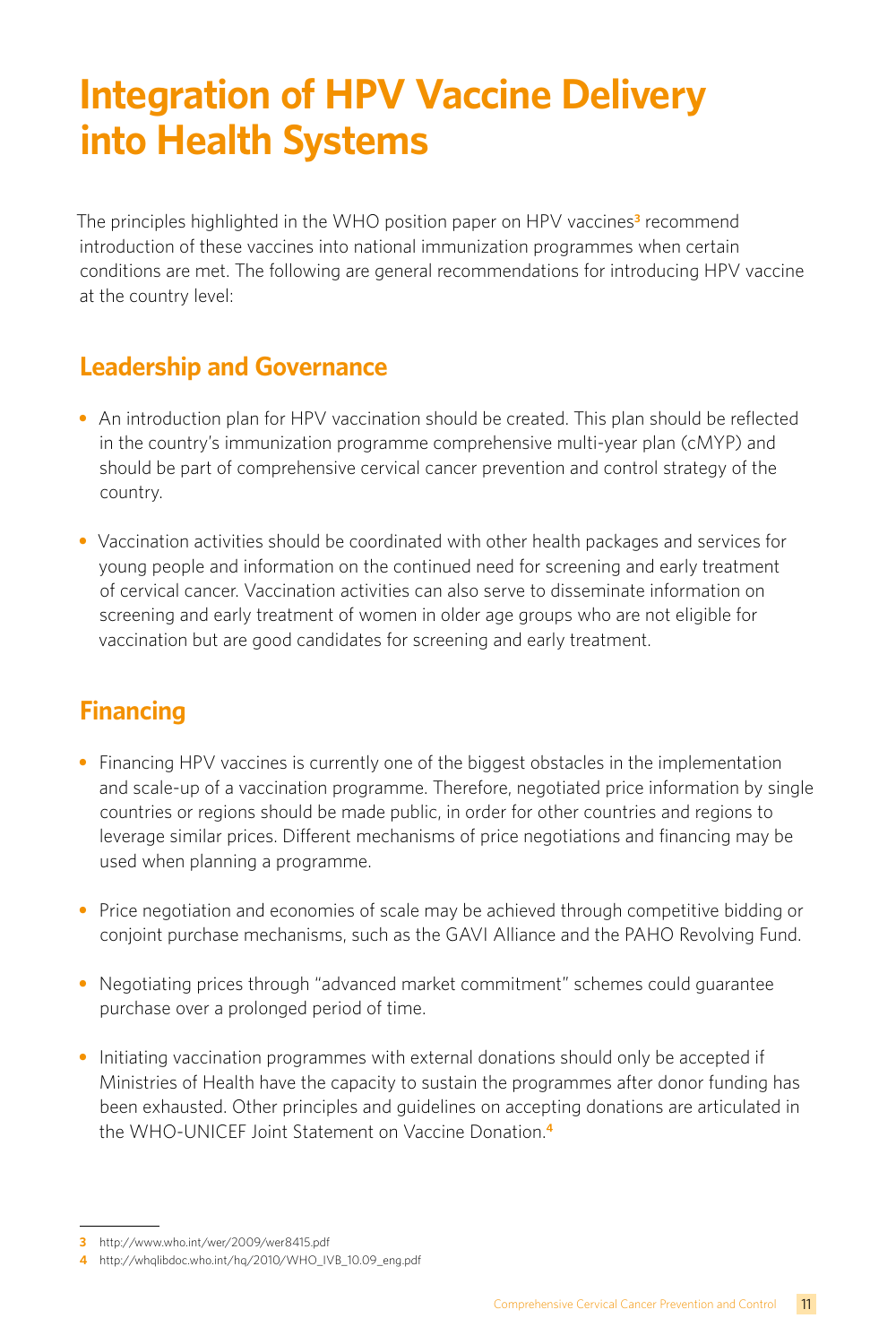**•** Financing HPV vaccine delivery costs (including transportation, cold chain, vaccine administration, injection equipment and disposal, safety and coverage monitoring, communication and human resources) is another important obstacle in the implementation and scale-up of a programme. Since there is no definitive evidence on which delivery modality is most cost-effective, more work needs to be done in order to evaluate the most affordable and sustainable delivery method in the country.

### **Procurement and Logistics**

- Sustainability of programmes should also take into account logistical and operational issues, and involve the community. This should include coordination between government sectors at the ministerial level, international agencies, civil society organizations, and communities in order to assure proper implementation and sustainability of programmes.
- Planning procurement and logistical support depends largely on the selected vaccination strategy, and requires population-level data.
- **•** Plans for HPV vaccine procurement should take into account adequate cold chain infrastructure.

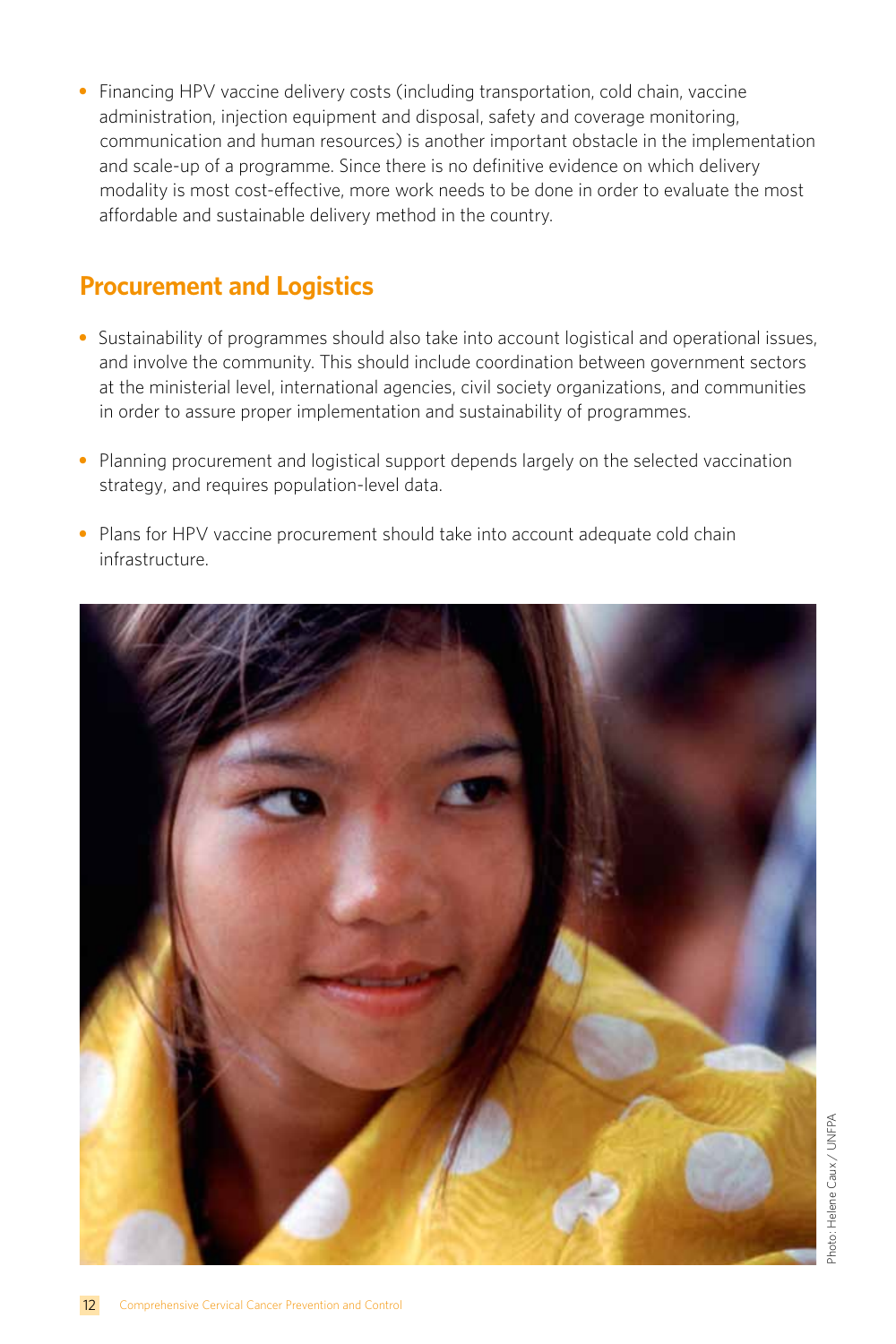### **Human Resources Management**

• Delivery strategies based on existing vaccination programmes and programme staff may not require additional human resources. However, training and supervision of staff are critical components of a delivery strategy, and will require specific funds for preparation of guidelines, manuals, training materials and methods to evaluate competencies. Supervision of staff should use existing human resource infrastructure, and aim to strengthen procedures and schedules.

## **Service Delivery Modalities**

- **•** There is no definitive evidence on which vaccine delivery modality is most effective. Therefore, countries should adopt a delivery modality or combination of strategies (routine or "campaign") and settings (school, health service, and community) to affordably achieve the highest coverage of vaccinations.
	- ° For delivery through school-based vaccination programmes it is crucial to formalize coordination efforts with the education sector at the ministerial and other levels, including teachers. Vaccination schedules must be synchronized with school calendars. Additional strategies should be devised to reach girls not attending schools or who have missed vaccination days at school. While school-based programmes may benefit from existing and well performing school health programmes, these are not prerequisites.
	- ° Vaccinations at local health centers could facilitate delivery of a comprehensive intervention package, but will have to consider rates of target population covered by these centers.
	- ° Irrespective of delivery modalities, countries should consider whether vaccination should be voluntary or mandatory, and whether it requires written or implied consent.

### **Health Information Systems**

- **•** Monitoring for coverage, effectiveness, impact, usage (loss and wastage), and safety of vaccines should be planned and use existing systems as much as possible. Collection of coverage data can be challenging, and should include disaggregated data by dose and age at delivery site. Nominal registries may be useful for collecting coverage information and ensuring proper follow-up, but may require unique national identifiers. With appropriate technical support, vaccine impact evaluations may be done using HPV prevalence studies in certain settings. WHO recommends that all countries establish or enhance cancer registries to be able to evaluate the impact of cervical cancer prevention activities, including HPV vaccination programmes and cervical cancer screening programmes.
- **•** Demonstration projects may be a good mechanism to identify gaps and opportunities for scale-up of HPV vaccines delivery.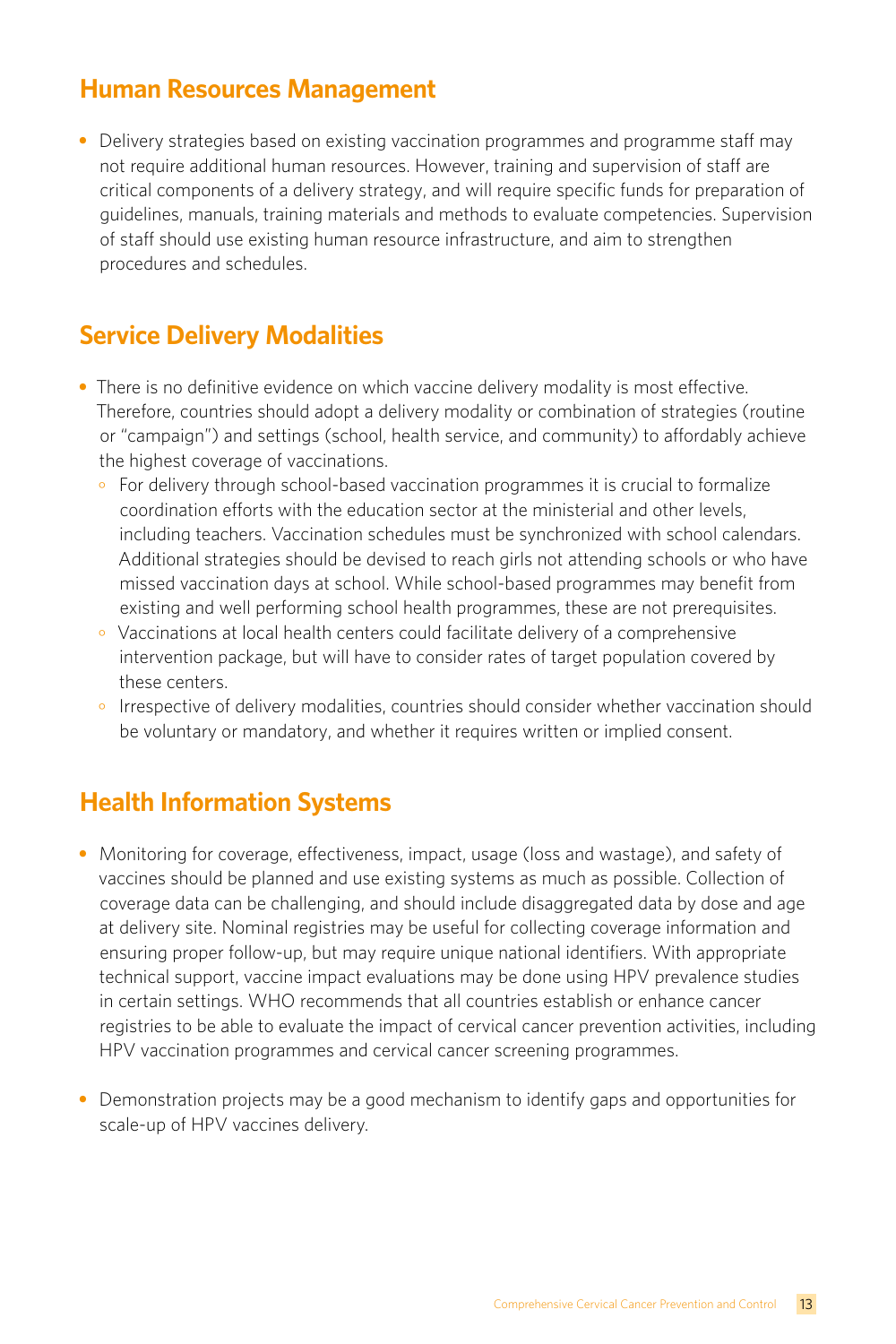## **Advocacy and Community Mobilization**

The purpose of advocacy, communication, and community mobilization is to empower individuals to make informed decisions on programme design and service utilization. It is essential to engage community and professional groups to ensure community participation and acceptance. Informing target audiences regarding key messages on cervical cancer prevention should be done well in advance of programme introduction. United Nations organizations and other technical experts should increase advocacy efforts and awareness to reach country level staff and partners. The following are key recommendations when planning an advocacy and community mobilization strategy:

- **•** Advocacy and communication efforts should target:
	- ° High level decision-makers and advisors in relevant government sectors, civil society organizations, academic institutions, professional associations, insurance companies, and social security agencies
	- ° Managers in Ministry of Health, hospitals, clinics, and laboratories
	- ° Health care providers including physicians, nurses, midwives and school health workers
	- ° Community leaders and members
	- Media representatives
- **•** Key stakeholders should develop an advocacy plan well before implementation of vaccination, screening and treatment programmes. This includes identifying the main objectives of the overall plan, policies required for a comprehensive programme, and behavioral changes needed by policy-makers, health care providers, women, and community members.
- **•** Messages for communication should be carefully adapted to the situation and target audience, and include comprehensive strategies for prevention and control of cervical cancer (vaccination of young girls, screening and treatment of older women). Messaging should include evidence-based technical information, along with political and emotional information and story-telling when appropriate. See Annex 2 for specific messages for target audiences.
- **•** Opportunities to deliver information and messaging to adolescents to improve health education on human immunodeficiency virus (HIV), other STIs prevention, and other relevant reproductive health issues should be considered as appropriate.
- **•** Messages should be disseminated using existing, effective channels of communication. Use of mass media – through health, women's and youth magazines, radio and television shows – can be effective in reaching large proportions of the target population, but should be done strategically. Using internet and SMS technologies can be useful in providing accurate information and countering misinformation. Messages regarding utilization of prevention services should be focused in areas where these services are planned or currently available.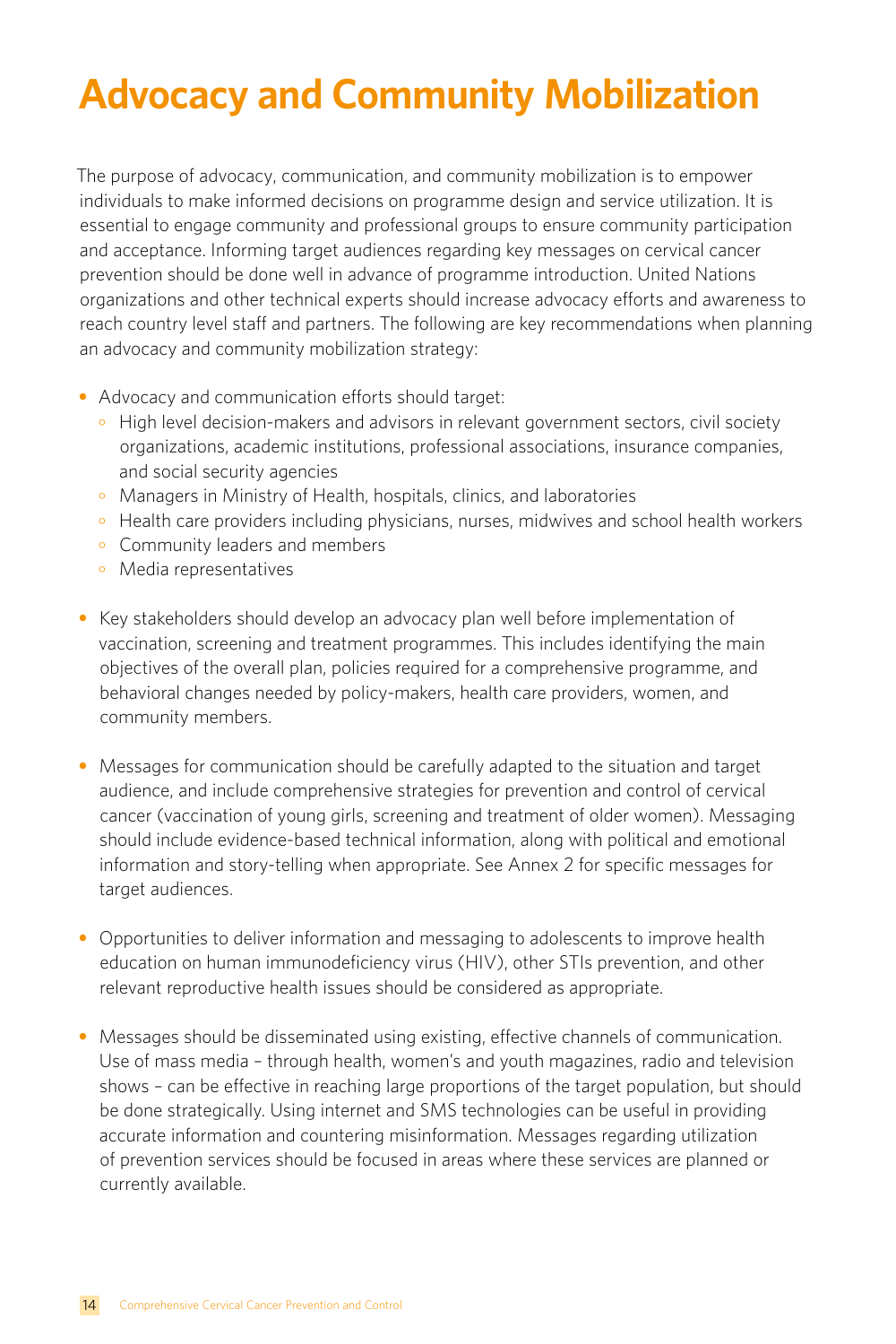- **•** High-visibility advocates or "champions" should be encouraged to speak publicly and publish articles about cervical cancer prevention and control. However, these champions should be selected, trained and monitored carefully.
- **•** Special focus should be given to targeting marginalized and hard-to-reach groups such as minority language or ethnic groups and refugees. Collaborating with civil society organizations may be a way to overcome barriers in reaching these marginalized groups. Advocacy and communication through peer outreach with customized materials for each group is recommended.

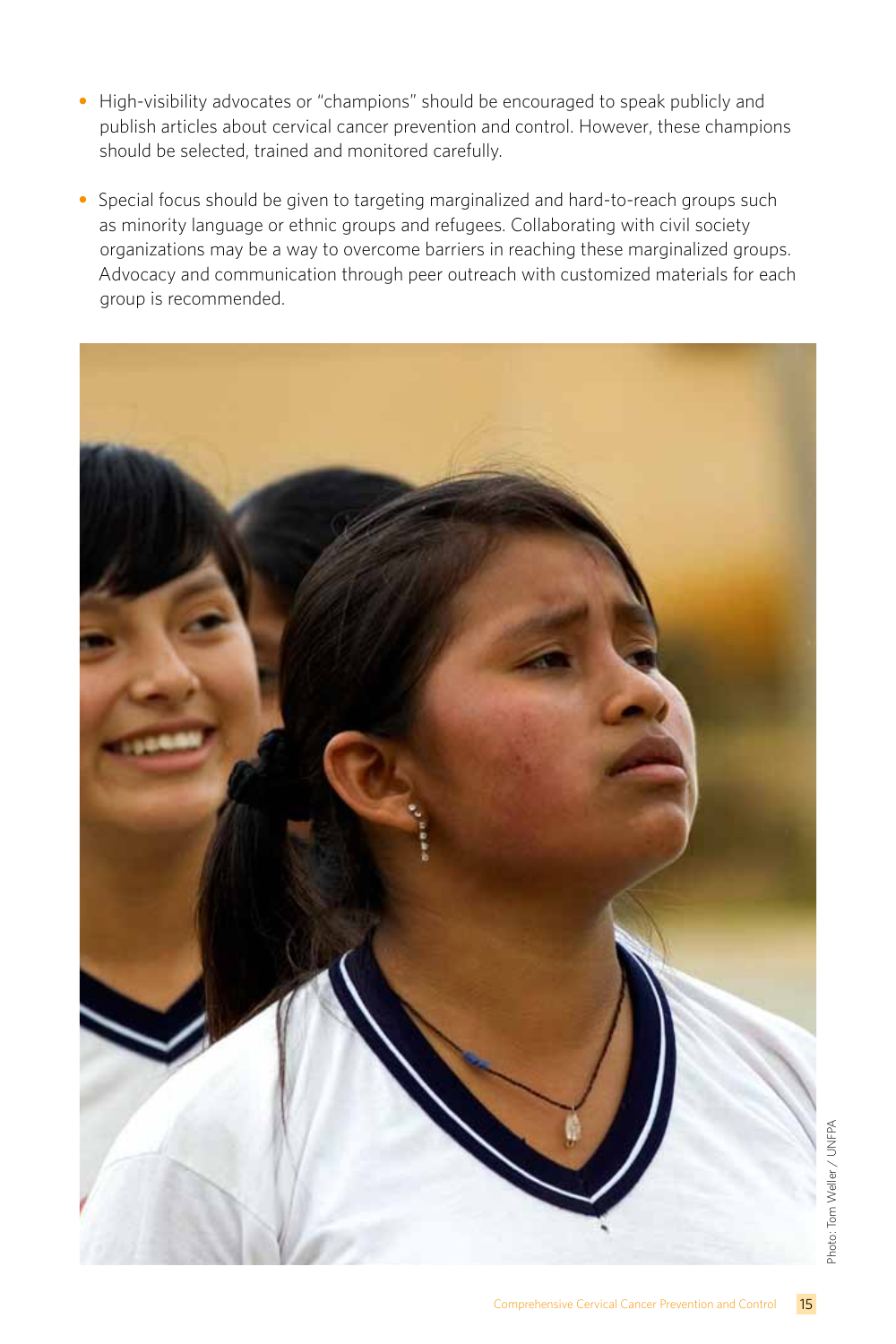## **Annex 1: Methods of screening for cervical cancer**

| Characteristics                                       | Conventional<br>Cytology                                                                                                                                                                                                          | <b>HPV DNA tests</b>                                                                                                                                                                                      | Visual inspection<br>with acetic acid, VIA                                                           |
|-------------------------------------------------------|-----------------------------------------------------------------------------------------------------------------------------------------------------------------------------------------------------------------------------------|-----------------------------------------------------------------------------------------------------------------------------------------------------------------------------------------------------------|------------------------------------------------------------------------------------------------------|
| Sensitivity                                           | 47-62%                                                                                                                                                                                                                            | 66-100%                                                                                                                                                                                                   | 67-79%                                                                                               |
| Specificity*                                          | 60-95%                                                                                                                                                                                                                            | 62-96%                                                                                                                                                                                                    | 49-86%                                                                                               |
| No. visits required<br>for screening and<br>treatment | 2 or more                                                                                                                                                                                                                         | 2 or more                                                                                                                                                                                                 | 1 or 2                                                                                               |
| Health systems<br>requirements                        | Requires highly<br>trained cytology<br>technicians and<br>cytopathologists;<br>microscope,<br>stains, slides;<br>transport system<br>for specimens and<br>results and a system<br>for informing and<br>tracking positive<br>cases | Requires trained lab<br>worker, electricity,<br>kits, reader;<br>transport system<br>for specimens and<br>results                                                                                         | Requires training and<br>regular supervision;<br>no equipment, few<br>supplies                       |
| Comments                                              | Assessed over<br>the last 50 years<br>in a wide range<br>of settings in<br>developed and<br>developing<br>countries. Test must<br>be repeated every<br>few years due to low<br>sensitivity                                        | Assessed over<br>the last decade in<br>many developed<br>country settings;<br>just beginning<br>in developing<br>countries. Due to<br>high sensitivity<br>screening may<br>be done with less<br>frequency | Assessed over the<br>last decade in many<br>settings in developing<br>countries with good<br>results |

**\*** Specificity for high grade lesions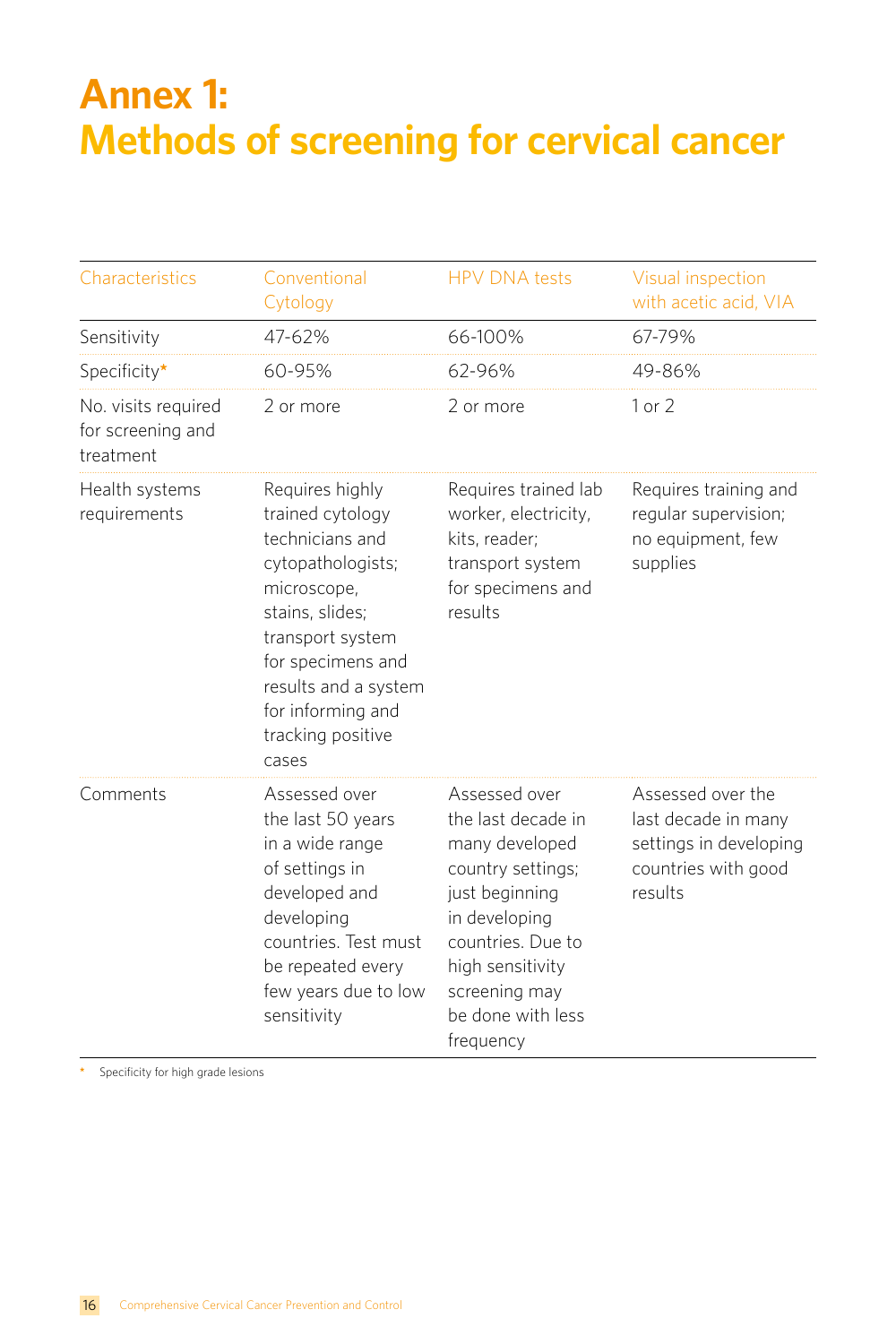## **Annex 2: Advocacy and communication messaging for different target audiences**

#### Core messages for all target audiences

- ° Basic information on cervical cancer and HPV infection
- ° Universality of HPV infection
- ° Disease burden in the country; prevention strategies and the effectiveness and safety of different interventions
- Emphasis that both vaccination and screening are necessary
- ° Information on other relevant adolescent health issues such as prevention of HIV and other STIs, prevention of pregnancy should be considered as appropriate

#### Messages for high-level decision-makers

- ° Disease burden and comparison with other key national health issues
- ° Benefits of improved cervical cancer prevention programming, including public health benefits and financial benefits (savings in future cancer treatment costs and continuing productivity by adult women)
- ° Impact of new programs on budgets, health systems, and Millennium Development Goals and other national or global indicators

#### Messages for managers and health care providers

- Impact on existing services, and benefits of the programme
- ° Opportunities for using cervical cancer prevention to promote other health services such as adolescent health, and sexual and reproductive health services
- ° Necessary systems requirements including procurement, reporting, call and recall, and quality control
- ° Service provision and counseling skills related to cervical cancer (training)

#### Messages for clients

- Specifics of what services are provided and how they are performed
- ° Information regarding vaccine dosage and schedules required, and target age
- ° Schedule for screening, target age and treatment options
- ° Specifics on where and when services will be offered
- ° Costs of different services
- ° Respond to rumors, misinformation, client assumptions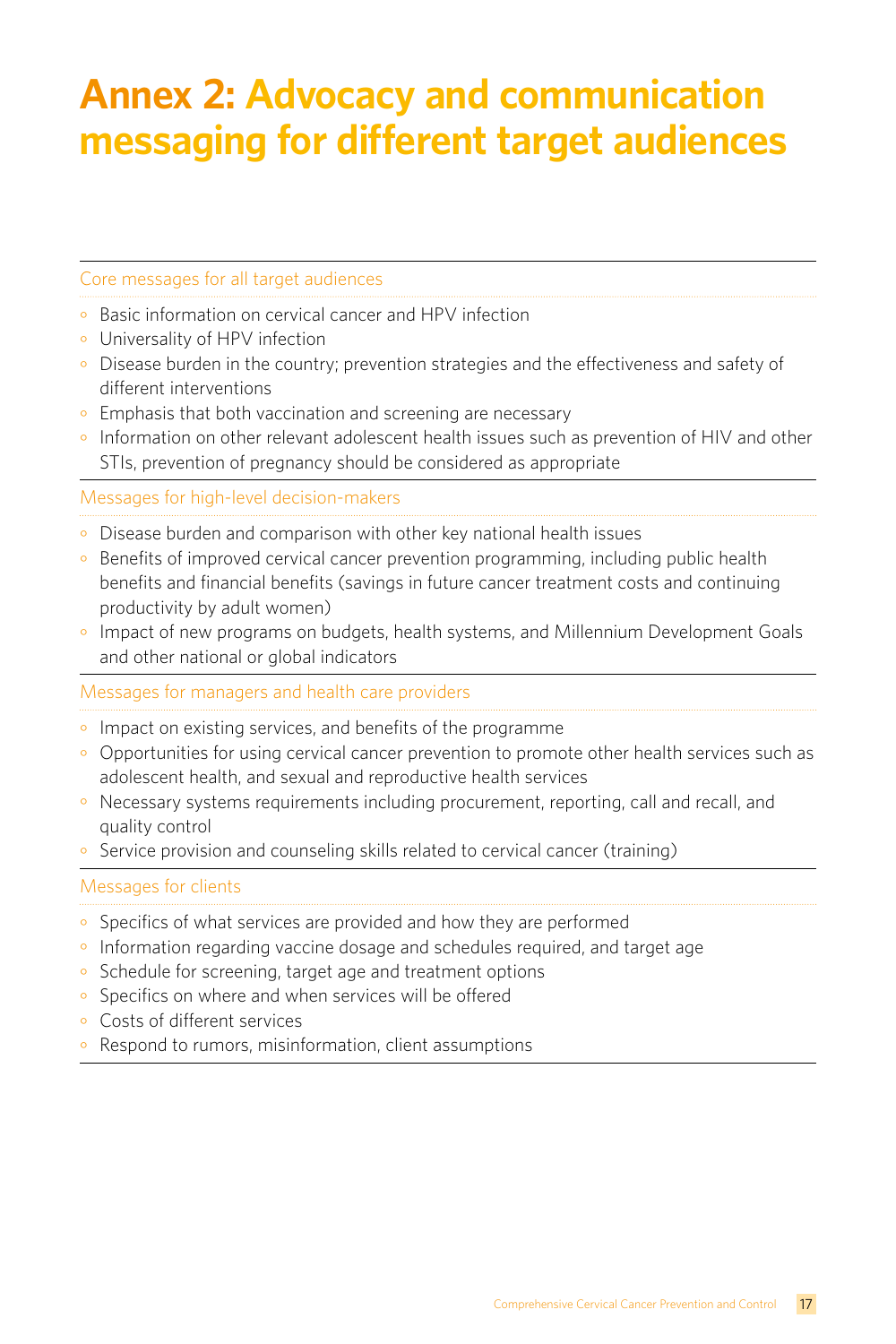## **Annex 3: Acknowledgements** This document is the product of a joint work of the following participants:

### Country teams

#### **ALGERIA**

*Fewzi Benachenou* Central Director to Ministry of Health

#### *Nassira Keddad*

Directrice de la Population Ministère de la Santé, de la Population et de la Réforme Hospitalière

#### **ARGENTINA**

*Silvina Arrossi*

Scientific Coordinator, National Program of Cervical and Uterine Cancer Prevention Ministry of Health

#### **BOLIVIA**

*Jhonny López* Executive Director of CIES-Bolivia IPPF Member Association

#### **GEORGIA**

*Mamuka Katsarava* Head of Department Tbilisi City Hall, Department of Health, Social and Cultural Affairs

#### *Lela Bakradze*

Programme Analyst UNFPA Country Office

#### *Tamar Khomasuridze*

Assistant Representative UNFPA Country Office

#### **LEBANON**

*Faysal El-Kak*  Senior Lecturer, Faculty of Health Sciences American University of Beirut

#### **MADAGASCAR**

*Andrianabela Randrianarisona Sonia Aimée* Chief of Service for Life Mode Related Diseases Ministry of Public Health

#### *Achu Lordfred Nde*

Chief Technical Adviser, Reproductive Health UNFPA Country Office

#### **MALAYSIA**

*Saidatul Norbaya Buang* Senior Principal Assistant Director Family Health Section Family Health Development Division Department of Public Health, Ministry of Health

#### *Rohani Jahis*

Senior Assistant Director Vaccine Preventable Disease Unit Disease Control Division Public Health Department, Ministry of Health

#### **MEXICO**

*Raquel Espinosa Romero* Under-director of Cervical-Uterine Cancer Programme National Center of Gender Equity and Reproductive Health Ministry of Health

#### **MONGOLIA**

*Luvsansambuu Tumurbaatar*

Director of the National Cancer Center Ministry of Health

#### *Shinetugs Bayanbileg*

Technical Advisor, Reproductive Health UNFPA Country Office

#### **MOROCCO**

*Laila Achrai* Responsible for monitoring and coordination of cervical and breast cancer early detection programme Ministry of Health

#### *Melhouf Abdelilah*

Professeur de Gynécologie/ Obstétrique, Chef de Service Centre Hospitalier Hassan II, Faculté Médecine de Fès

#### *Youssef Chami Khazraji*

Epidemiologist Association Lalla Salma Lutte Contre le Cancer

#### *Mohammed Lardi*

Assistant Representative, Health UNFPA Country Office

#### **NICARAGUA**

#### *Maribel Hernández Muñoz*

Bertha Calderon Hospital Chief, Obstetrics and Gynecology Ministry of Health

#### *Edgard Narvaez*

Reproductive Health Commodity Security Advisor UNFPA Country Office

#### **PARAGUAY**

*Fernando Llamosas* Programme of Cervical Cancer Control Ministry of Health

#### *Adriane Salinas*

National Programme Officer, Sexual/Reproductive Health UNFPA Country Office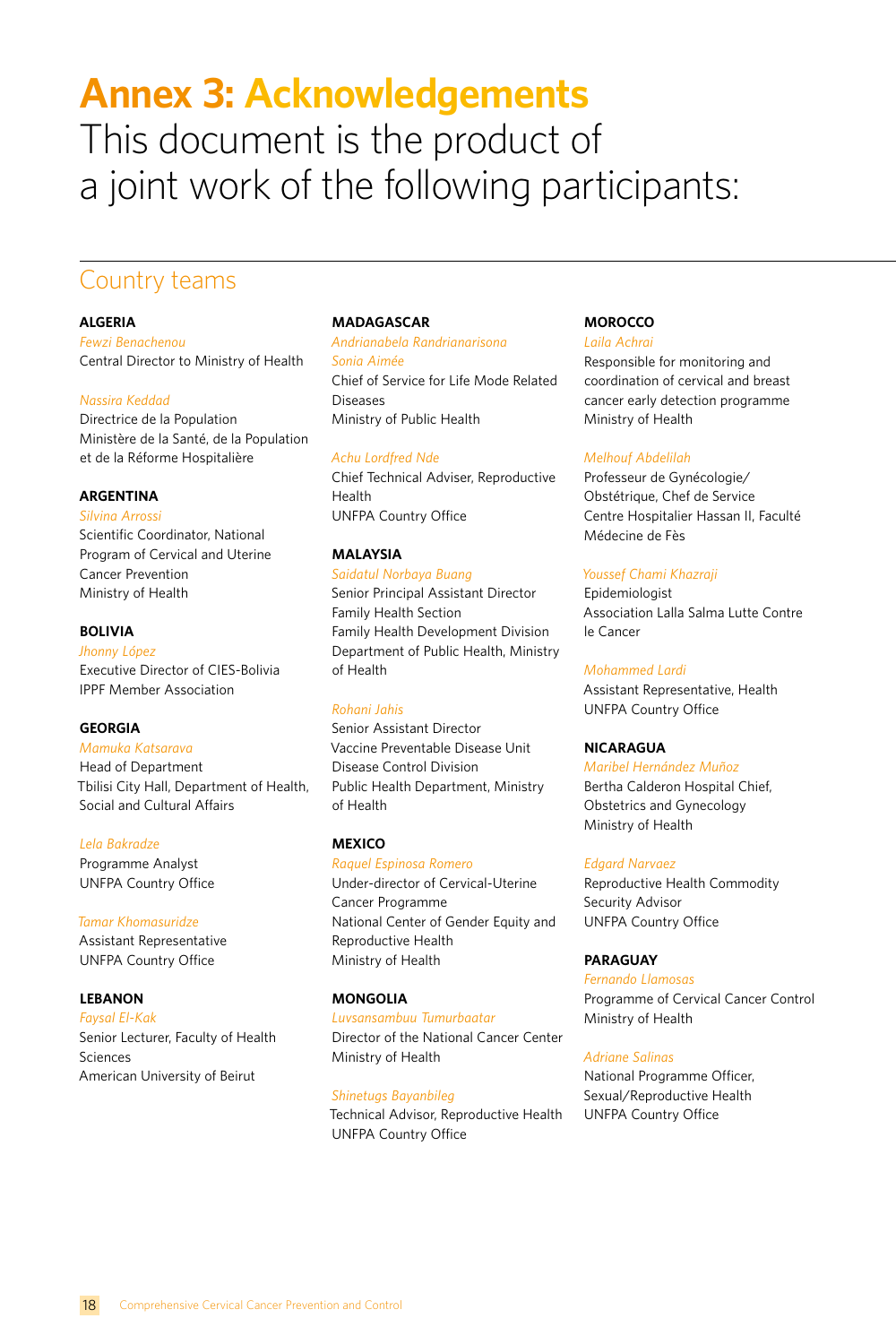#### **SOUTH AFRICA**

*Manivasan Moodley*

Senior Lecturer/Principal Specialist Head Gynaecological Oncology Nelson R Mandela School of Medicine/ Inkosi Albert Luthuli Hospital, Durban

#### *Meisie Lerutla*

National Programme Officer, Sexual/Reproductive Health UNFPA Country Office

#### **TURKMENISTAN**

*Kemal Goshliyev* National Programme Officer, Reproductive Health UNFPA Country Office

#### **UGANDA**

*Emmanuel Mugisha* Uganda Country Manager, HPV vaccine project PATH

#### *Daniel Murokora*

Clinical Director Uganda Women's Health Initiative & PATH

#### **VENEZUELA**

*Humberto Acosta* President of SOVECOL (Venezuelan Society of Colposcopy and Inferior Genital Tract Pathology)

*Marisol Torres* UNFPA project coordinator

#### *Alejandra Corao*

National Programme Officer, Sexual/Reproductive Health UNFPA Country Office

#### **ZAMBIA**

*Mary Nambao* Reproductive Health Specialist Ministry of Health

### Partner agencies

#### **The GAVI Alliance**

*Gian Gandhi* Head of Policy Development

#### **IPPF (International Planned Parenthood Federation)**

*Vicente Díaz* Deputy Director, Office of Regional Director Western Hemisphere Region

#### *Ivan Palacios*

Senior Programme Officer-Access Western Hemisphere Region

*Nguyen-Toan Tran* Global Medical Advisor

**Jhpiego** *Enriquito Lu* Director, FP/RH and Cervical Cancer Prevention

#### **PAHO**

#### **(Pan American Health Organization)** *Andrea Vicari*

Advisor, Immunization (HPV vaccines) Comprehensive Family Immunization Program

**PATH** *Jose Jerónimo* Director, START-UP project

#### *Vivien Tsu*

Director, HPV Vaccines Project Associate Director, Reproductive Health

#### *Scott Wittet*

Lead, Advocacy and Communication Cervical Cancer Prevention Programs **UICC (Union for International Cancer Control)** *Maria Stella de Sabata* Head Programmes

**WHO (World Health Organization) Department of Reproductive Health and Research** *Nathalie Broutet* Medical Officer

**Department of IVB/Expanded Programme on Immunization**  *Susan A. Wang* Medical Officer for New Vaccines

#### **UNFPA (United Nations Population Fund) Arab States Regional Office**  *Maha Eladawy*

Programme Advisor

#### **Eastern Europe/Central Asia Regional Office** *Rita Columbia*

Programme Advisor

**Technical Division, Headquarters** *Anitha Moorthy* Consultant, Sexual and Reproductive Health

*Juncal Plazaola-Castaño* Programme Analyst, Sexual and Reproductive Health

*Kabir Ahmed* Technical Advisor, Commodity Security

*Laura Laski* Chief, Sexual and Reproductive Health Branch

*Nuriye Ortayli* Senior Advisor, Sexual and Reproductive Health